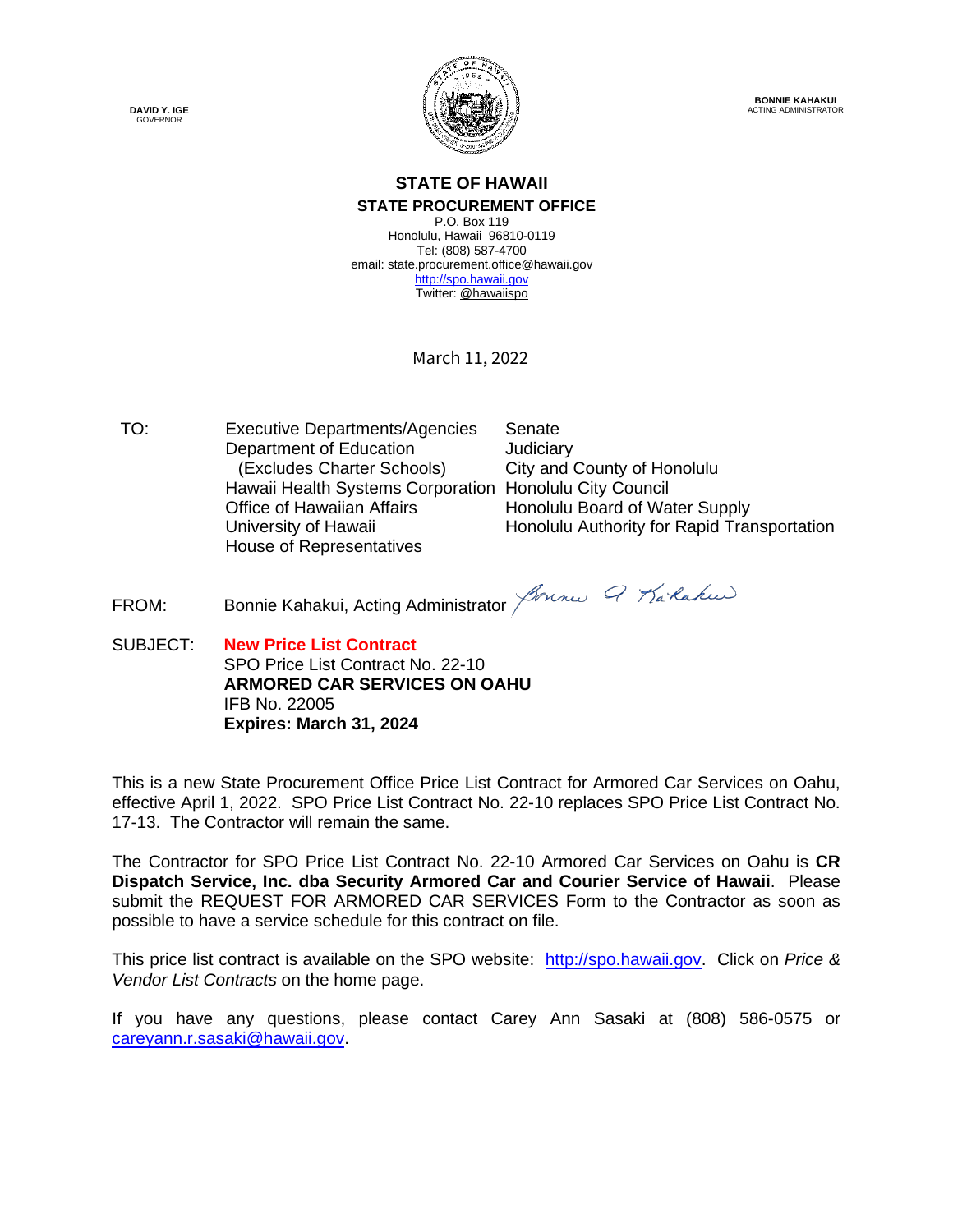# **WHERE TO FIND:**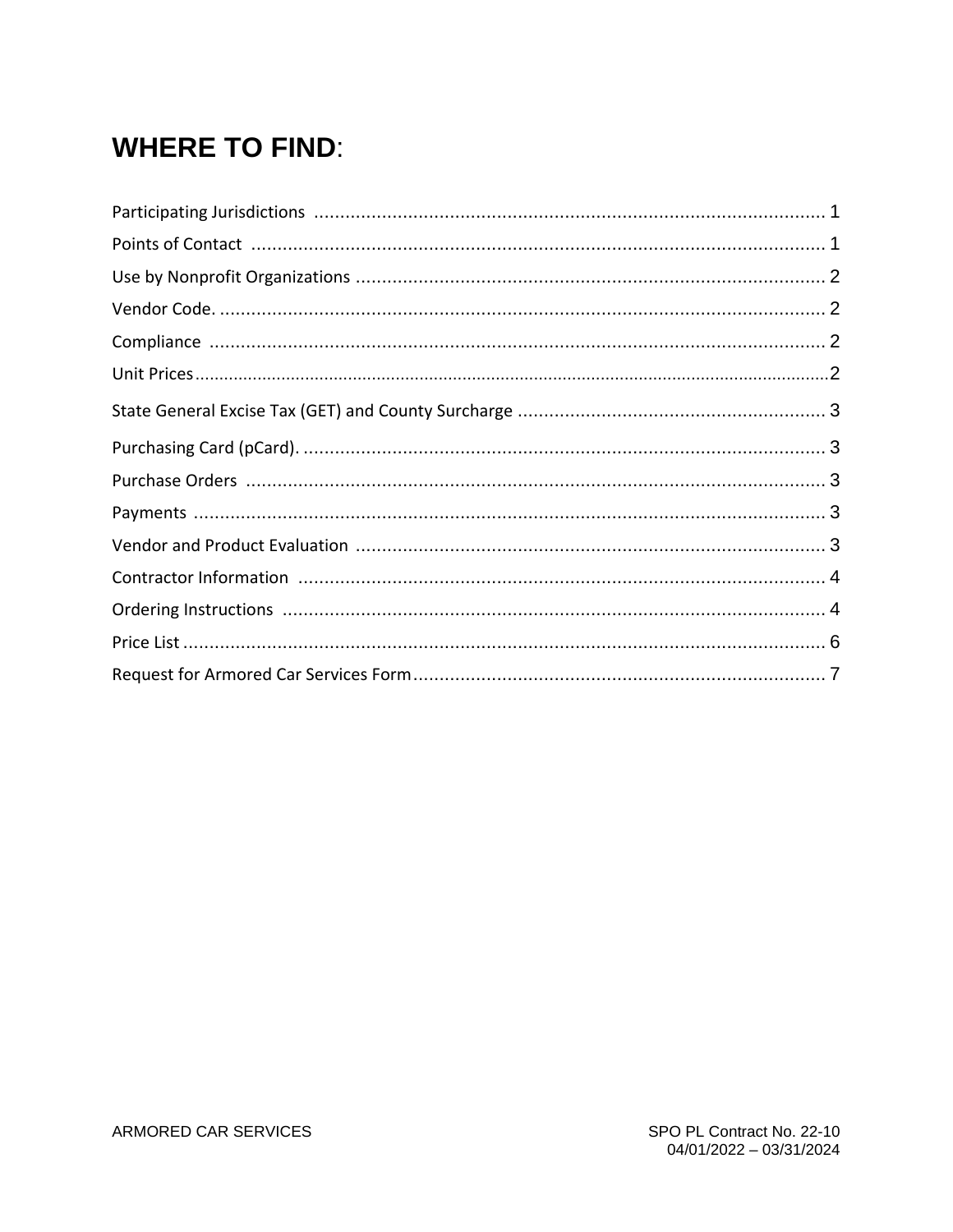## **STATE OF HAWAII STATE PROCUREMENT OFFICE**

**SPO Price List Contract No. 22-10**

Replaces SPO PL Contract No. 17-13 Effective: 04/01/2022

*THIS SPO PRICE LIST CONTRACT IS FOR AUTHORIZED BUSINESS USE ONLY.*

## **ARMORED CAR SERVICES ON OAHU**

(IFB No. 22005) **April 1, 2022 to March 31, 2024**

**PARTICIPATING JURISDICTIONS** listed below have signed a cooperative agreement and/or a memorandum of agreement with the SPO and are authorized to utilize this price list contract.

| <b>Executive Departments/Agencies</b>                          | Senate                                             |
|----------------------------------------------------------------|----------------------------------------------------|
| Department of Education (DOE)                                  | Judiciary                                          |
| (Excludes Charter Schools)                                     | City and County of Honolulu (C&C Honolulu)         |
| Hawaii Health Systems Corporation (HHSC) Honolulu City Council |                                                    |
| Office of Hawaiian Affairs (OHA)                               | Honolulu Board of Water Supply                     |
| University of Hawaii (UH)                                      | Honolulu Authority for Rapid Transportation (HART) |
| House of Representatives (House)                               |                                                    |

The participating jurisdictions are not required, but may purchase from this price list contract, and requests for exception from the contract are not required. Participating jurisdictions are allowed to purchase from other contractors, however, HRS chapter 103D and the procurement rules apply to purchases using the applicable procurement method and its procedures, such as small purchases or competitive sealed bidding. The decision to use this contract or to solicit pricing from other sources will be at the discretion of the participating jurisdiction.

**POINTS OF CONTACT.** Questions regarding the products listed, ordering, pricing, and status should be directed to the Contractor.

| <b>Jurisdiction</b>                      | <b>Name</b>                | <b>Phone</b> | <b>FAX</b> | <u>IE-mail</u>                      |
|------------------------------------------|----------------------------|--------------|------------|-------------------------------------|
| Executive                                | Carey Ann Sasaki           | 586-0575     | 586-0570   | careyann.r.sasaki@hawaii.gov        |
| <b>DOE</b><br>(Excludes Charter Schools) | <b>Procurement Staff</b>   | 675-0130     | 675-0133   | G-OFS-DOE-<br>Procurement@k12.hi.us |
| <b>HHSC</b>                              | Nancy Delima               | 359-0994     |            | ndelima@hhsc.org                    |
| <b>OHA</b>                               | <b>Christopher Stanley</b> | 594-1833     | 594-1865   | chriss@oha.org                      |
| luн                                      | Karlee Hisashima           | 956-8687     |            | 956-2093 karlee@hawaii.edu          |
| House                                    | <b>Brian Takeshita</b>     | 586-6423     | 586-6401   | takeshita@capitol.hawaii.gov        |

Procurement questions or concerns may be directed as follows: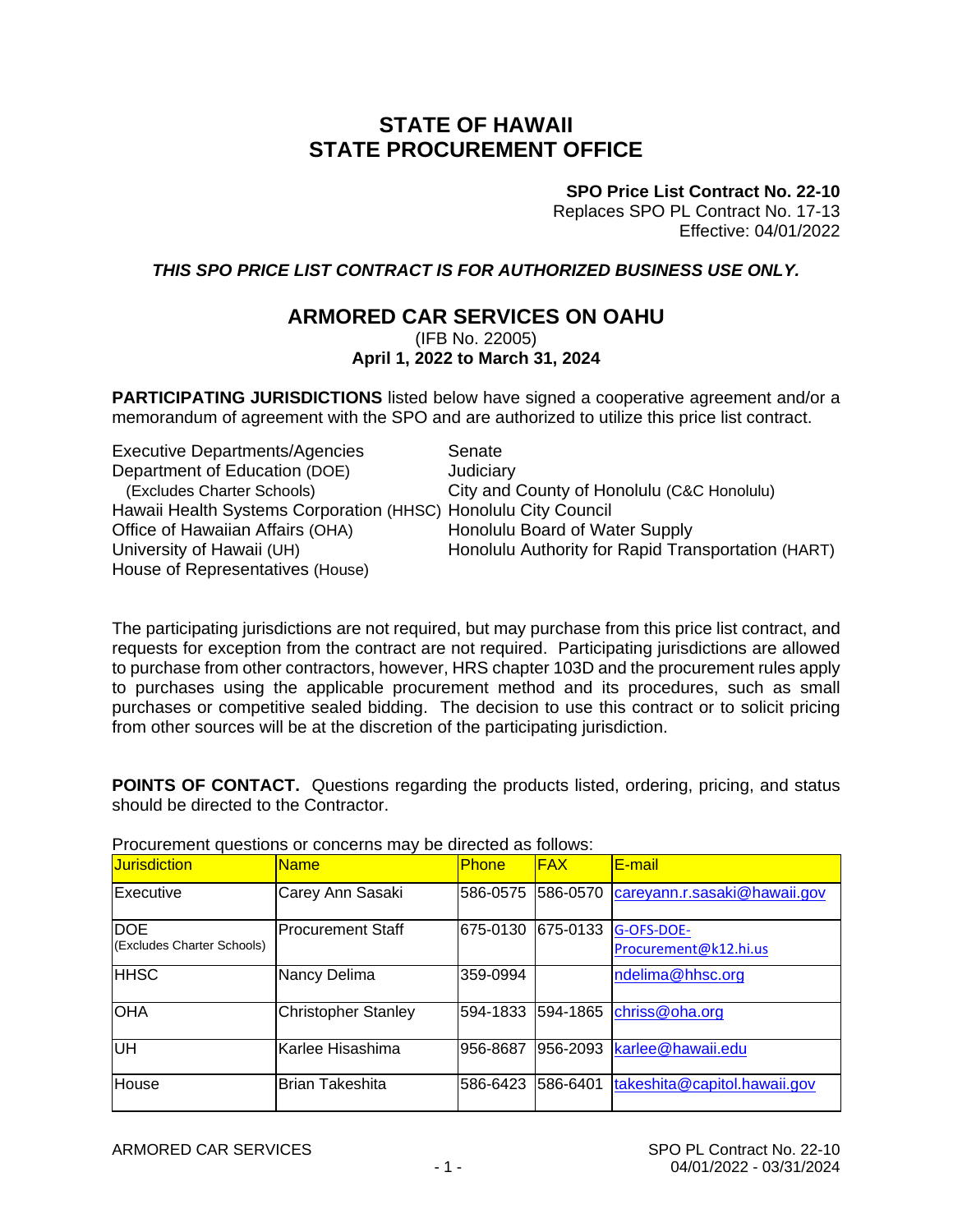| <b>Jurisdiction</b>                      | <b>Name</b>                           | <b>Phone</b>         | <b>FAX</b> | E-mail                                       |
|------------------------------------------|---------------------------------------|----------------------|------------|----------------------------------------------|
| Senate                                   | Carol Taniguchi                       | 586-6720             | 586-6719   | c.taniquchi@capitol.hawaii.gov               |
| Judiciary                                | Tritia Cruz                           | 538-5805             | 538-5802   | tritia.l.cruz@courts.hawaii.gov              |
| IC&C of Honolulu                         | <b>Procurement Specialist</b>         | 768-5535             | 768-3299   | bfspurchasing@honolulu.gov                   |
| Honolulu City Council                    | Kendall Amazaki, Jr.<br>Nanette Saito | 768-5084<br>768-5085 | 768-5011   | kamazaki@honolulu.gov<br>nsaito@honolulu.gov |
| Honolulu Board of<br><b>Water Supply</b> | lProcurement Office                   | 748-5071             |            | fn procurement@hbws.org                      |
| <b>HART</b>                              | Dean Matro                            | 768-6246             |            | dean.matro@honolulu.gov                      |

**USE OF THIS PRICE LIST CONTRACT BY NONPROFIT ORGANIZATIONS.** Pursuant to HRS §103D-804, nonprofit organizations with current purchase of service contracts (HRS chapter 103F) have been invited to participate in the SPO price and vendor list contracts.

A listing of these nonprofit organizations is available at the SPO website: [http://spo.hawaii.gov.](http://spo.hawaii.gov/) Click on *For Vendors > Non-Profits > Cooperative Purchasing Program > View the list of qualifying nonprofits eligible to participate in cooperative purchasing.*

If a nonprofit wishes to purchase from an SPO price or vendor list contract, the nonprofit must obtain approval from each Contractor (participation must be mutually agreed upon, for example). A Contractor may choose to deny participation by a nonprofit. However, if a nonprofit and Contractor mutually agree to this arrangement, it is understood that the nonprofit will retain its right to purchase from other than an SPO price list Contractor(s).

**CONTRACTOR.** CR Dispatch Service, Inc. dba Security Armored Car and Courier Service of Hawaii is the Contractor that is authorized to provide armored car services for various state agencies on Oahu.

**VENDOR CODE** for annotation on purchase orders are obtainable from the *Alphabetical Vendor Edit Table* available at your department's fiscal office. Agencies are cautioned that the remittance address on an invoice may be different from the address of the vendor code annotated on the purchase order.

**COMPLIANCE PURSUANT TO HRS §103D-310(c).** Prior to awarding this contract, the SPO verified compliance of the Contractor named in the SPO Price List Contract No. 22-10. *No further compliance verification is required prior to issuing a contract, purchase order or pCard payment when utilizing this contract.*

**UNIT PRICES** include delivery to destination and all other costs except the State General Excise Tax (GET). Agencies are advised to add tax amount to their purchase order total.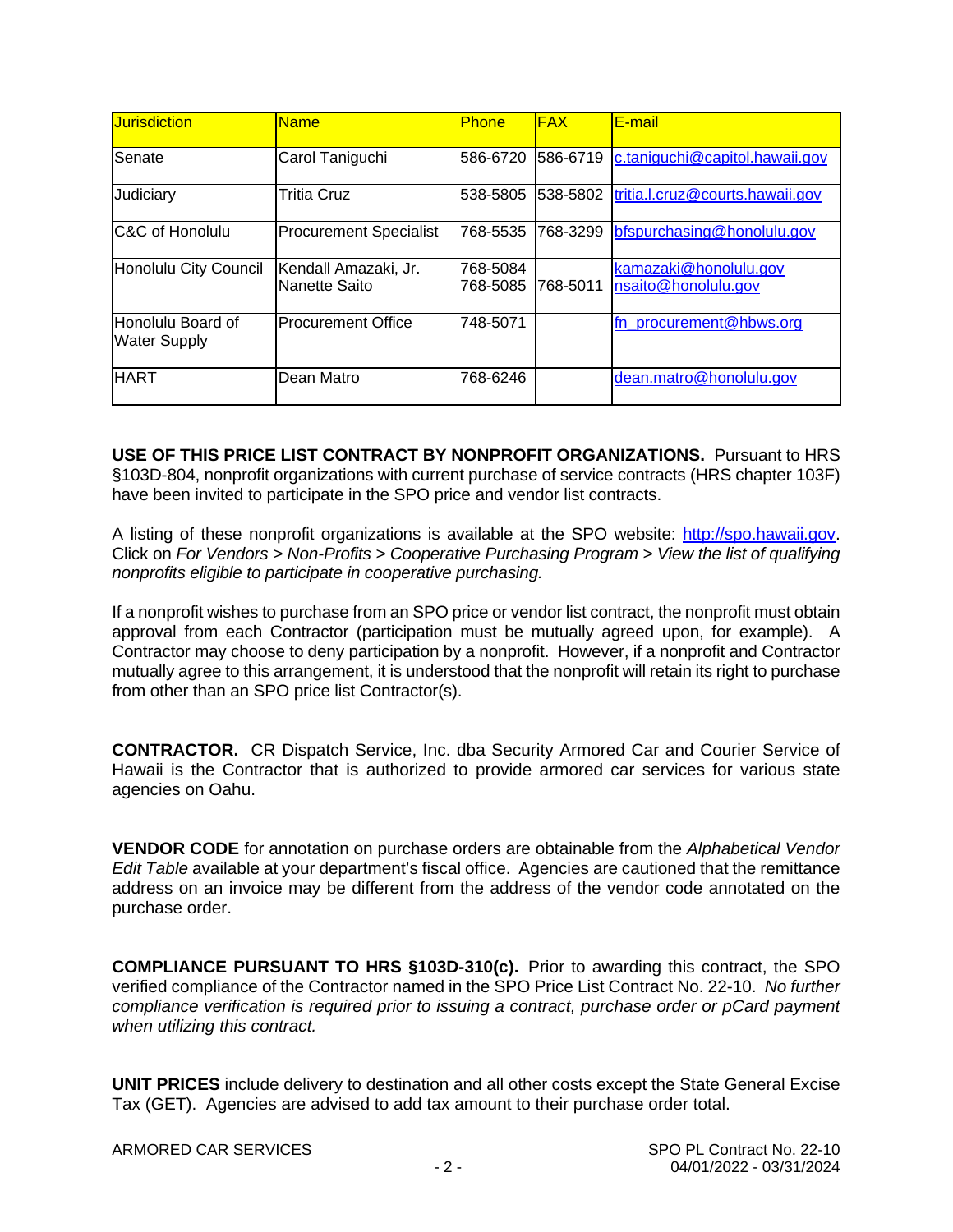**STATE GENERAL EXCISE TAX (GET) AND COUNTY SURCHARGE** shall not exceed the following rates if seller elects to pass on the charges to its customers.

| <b>COUNTY</b>                                      | <b>COUNTY</b><br><b>SURCHARGE</b><br><b>TAX RATE</b> | <b>STATE</b><br><b>GET</b> | <b>MAX PASS-</b><br><b>ON TAX</b><br><b>RATE</b> | <b>EXPIRATION DATE</b><br>OF SURCHARGE<br><b>TAX RATE</b> |
|----------------------------------------------------|------------------------------------------------------|----------------------------|--------------------------------------------------|-----------------------------------------------------------|
| <b>C&amp;C OF HONOLULU</b>                         | 0.50%                                                | 4.0%                       | 4.7120%                                          | 12/31/2030                                                |
| <b>HAWAII</b>                                      | 0.50%                                                | 4.0%                       | 4.7120%                                          | 12/31/2030                                                |
| COUNTY OF MAUI<br>(including Molokai and<br>Lanai) | $0.0\%$                                              | 4.0%                       | 4.1666%                                          | No county surcharge                                       |
| <b>KAUAI</b>                                       | 0.50%                                                | 4.0%                       | 4.7120%                                          | 12/31/2030                                                |

The GET or use tax and county surcharge may be added to the invoice as a separate line item and shall not exceed the current max pass-on tax rate(s) for each island.

County surcharges on state general excise (GE) tax or Use tax may be visibly passed on but is not required. For more information on county surcharges and the max pass-on tax rate, please visit the Department of Taxation's website at <http://tax.hawaii.gov/geninfo/countysurcharge>.

**PURCHASING CARD (pCard).** The State of Hawaii Purchasing Card (pCard) is required to be used by the Executive department/agencies, excluding the DOE, HHSC, OHA, and UH, for orders totaling less than \$2,500. For purchases of \$2,500 or more, agencies may use the pCard, subject to its credit limit, or issue a purchase order.

**PURCHASE ORDERS** may be issued for purchases of \$2,500 or more and for Contractors who either do not accept the pCard, set minimum order requirements before accepting the pCard for payment, or who charge its customers a transaction fee for the usage.

**SPO PL Contract No. 22-10** will be typed on purchase orders issued against this price list contract. For pCard purchases, the SPO PL Contract No. 22-10 shall be notated on the appropriate transaction document.

**PAYMENTS** are to be made to the remittance address of the Contractor(s). HRS §103-10, HRS, provides that the State shall have thirty (30) calendar days after receipt of invoice or satisfactory completion of contract to make payment. Payments may also be made via pCard.

**VENDOR AND PRODUCT EVALUATION.** Form SPO-012, Evaluation: Vendor or Product, for the purpose of addressing concerns on this price list contract, is available to agencies at the SPO website: [http://spo.hawaii.gov.](http://spo.hawaii.gov/) Click on *Forms* on the home page.

**PRICE LIST CONTRACT AVAILABLE ON THE INTERNET** at the SPO website: [http://spo.hawaii.gov.](http://spo.hawaii.gov/) Click on *Price & Vendor List Contracts* on the home page.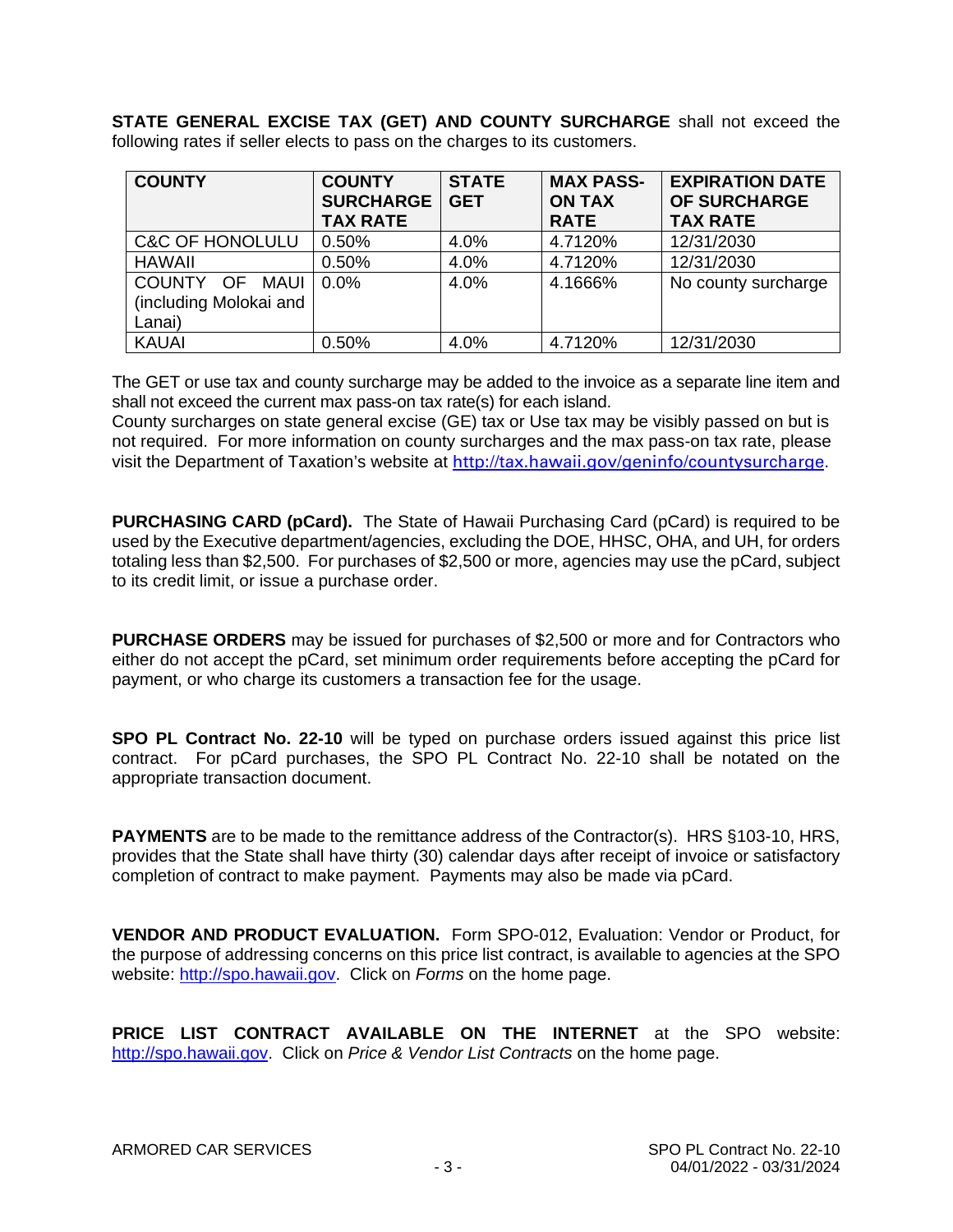## **CONTRACTOR INFORMATION**

#### **CR Dispatch Service, Inc. dba Security Armored Car and Courier Service of Hawaii**

Business Address: 2140 Kaliawa Street Honolulu, HI 96819

Contact Person for Questions/Concerns regarding contract: Zachary R. Misajon Phone: (808) 845-5471 Email: [z.misajon@securityarmoredcar.net](mailto:z.misajon@securityarmoredcar.net)

Contact Person for agencies to request services: Colleen Edal Phone: (808) 845-5471 Email: [saccs\\_ar@hawaii.rr.com](mailto:saccs_ar@hawaii.rr.com)

Fax: (808) 841-0837

Remittance Address: P.O. Box 2073 Honolulu, HI 96805

## **ORDERING INSTRUCTIONS**

**REQUEST FOR SERVICES FORM:** Agencies shall contact the Contractor, CR Dispatch Service, Inc. dba Security Armored Car and Courier Service of Hawaii (hereinafter "Contractor") directly during the contract term to set up/amend a service schedule.

Complete and submit the "Request for Armored Car Services" form to Contractor for each pick-up/drop-off location.

Agencies shall not request and Contractor shall not perform services outside of the contract term. Agencies shall give Contractor at least ten (10) business days notice from date of request submittal to the date to begin services. Services may start sooner than the ten (10) business days if requested by the Agency and agreeable by the Contractor.

#### **AGENCY RESPONSIBILITY:**

- *Waiting Time.* The waiting period per single location shall not exceed five (5) minutes.
- *Transport Bags*. Bags for transmittal are furnished by the agency's bank.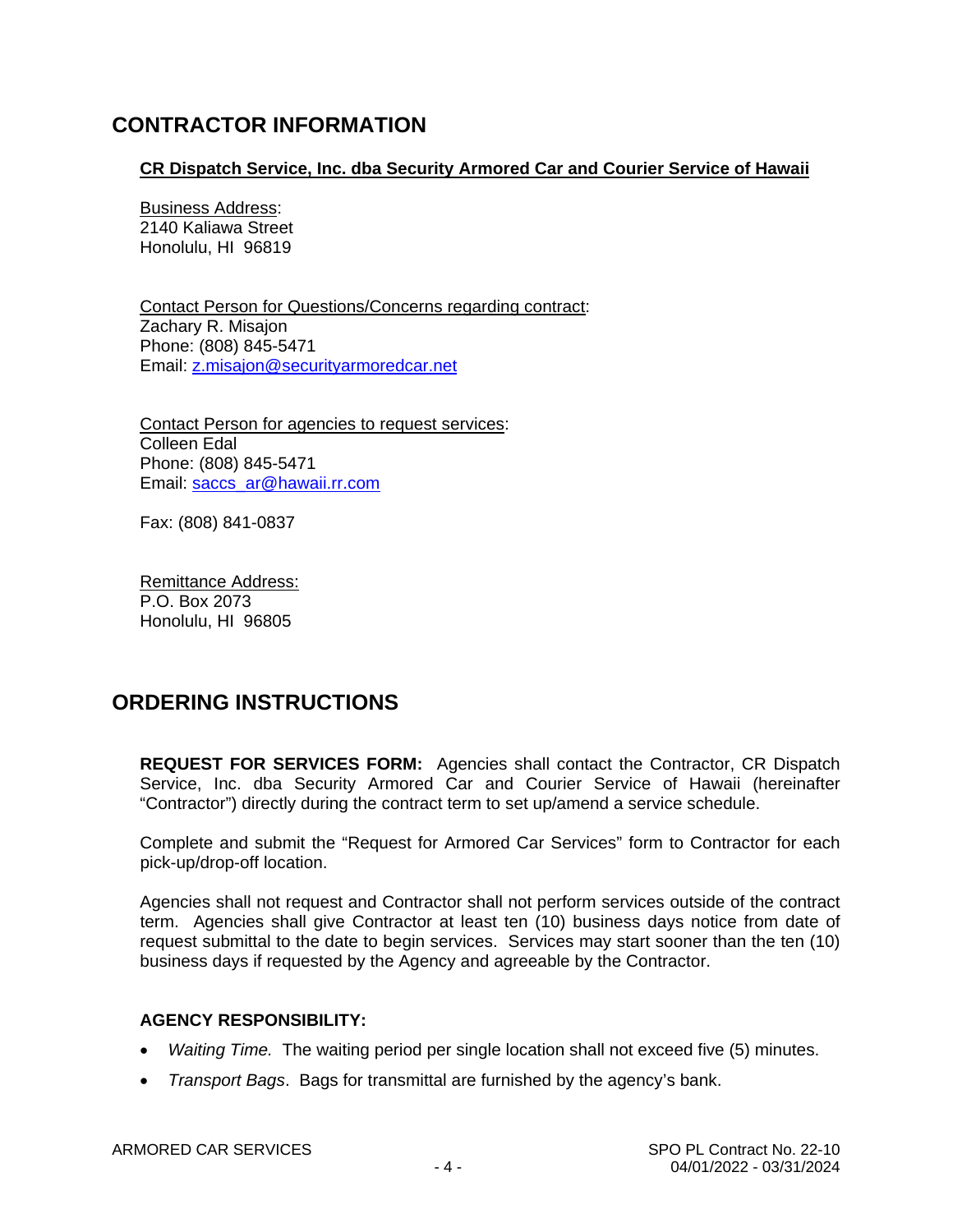- *Secured and Identifiable Shipments*. Agency shall ensure that all shipments are contained in securely locked or sealed bags, envelopes, or packages prior to pick-up. Shipment shall identify where the shipment is coming from and where the shipment shall be delivered to.
- *Service Schedule.* Agency shall notify Contractor should there be any sporadic deviations from the agreed upon Service Schedule; Contractor shall notify Agency of delays due to mechanical breakdown and the length of the delay.
- *Changes in the Service Schedule*. Agency shall notify Contractor in writing of all permanent changes in agreed upon service schedule and shall give Contractor at least ten (10) business days notice prior to change taking place. If change in service schedule falls under a different price point, adjust the price as necessary. Agency shall notify the Contractor of any changes in contact information such as updating point of contact or phone number.
- *Shipment Receipt Books.* Contractor shall provide shipment receipt books at the time of initial service and thereafter upon request.
- *Guard Identification*. Agency shall confirm that Guard and their ID tag/badge matches against list of authorized personnel provided by Contractor. The State has the option to refuse transfer of shipments if guards are not properly identified.

#### **ESTIMATING YOUR MONTHLY COST FOR ARMORED CAR SERVICES:**

- Determine the frequency of service per month
- Determine what area/district your pick-up and drop-off locations fall under. Area/District descriptions located on the following page.
- Calculate: Price per Pick-Up x Frequency.
- Example: My pick-up location is on Punchbowl and my drop-off location is the downtown FHB. Both Punchbowl and downtown locations are listed under the Metro area/district. The price for pick-up Metro, drop-off Metro is \$12.73 per pick-up. I require services twice a month. Equation:  $$12.73$  per day x 2 pick-ups per month = estimated monthly expenditure of \$25.46.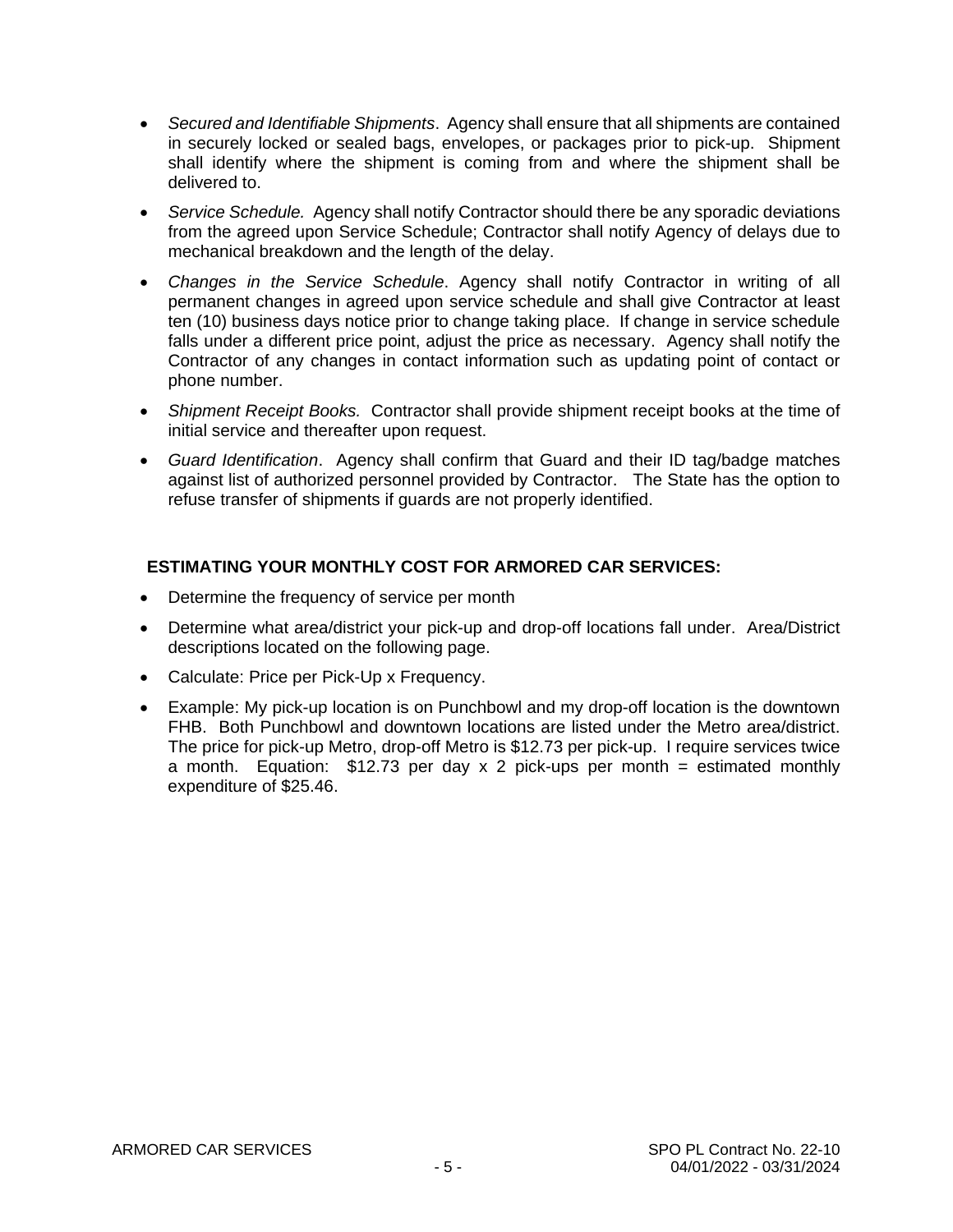| Item<br>No.  | <b>Pick-Up Area</b> | <b>Drop-Off Area</b> | <b>Price</b><br>per Pick-<br>Up |  |
|--------------|---------------------|----------------------|---------------------------------|--|
| a            | Metro               | Metro                | \$12.73                         |  |
| $\mathbf{f}$ | Leeward             | Metro                | \$13.75                         |  |
| m            | Central             | Central              | \$13.75                         |  |
| p            | Windward            | Metro                | \$13.75                         |  |

#### **The below listed pick-up/drop-off combinations will be done by the Contractor at no charge (\$0.00).**

| No.          | Pick-Up Area | Drop-Off Area |
|--------------|--------------|---------------|
| b            | Metro        | Leeward       |
| $\mathtt{C}$ | Metro        | Central       |
| d            | Metro        | Windward      |
| e            | Metro        | North Shore   |
| g            | Leeward      | Leeward       |
| h            | Leeward      | Central       |
| İ.           | Leeward      | Windward      |
|              | Leeward      | North Shore   |
| $\mathsf{k}$ | Central      | Metro         |
| $\mathbf{L}$ | Central      | Leeward       |
| n            | Central      | Windward      |
| $\circ$      | Central      | North Shore   |
| q            | Windward     | Leeward       |
| $\mathsf{r}$ | Windward     | Central       |
| s            | Windward     | Windward      |
| $\mathsf{t}$ | Windward     | North Shore   |
| u            | North Shore  | Metro         |
| $\mathsf{V}$ | North Shore  | Leeward       |
| W            | North Shore  | Central       |
| $\mathsf{x}$ | North Shore  | Windward      |
| y            | North Shore  | North Shore   |
|              |              |               |

#### **Area/District Descriptions**

*Metro :* Hawaii Kai, Aina Haina, Kaimuki, University, Ala Moana, Downtown, Punchbowl, Kalihi, Airport

*Leeward* : Halawa, Aiea, Pearl City, Waipio, Waipahu, Kapolei, Ewa, Waianae

*Central* : Mililani, Wahiawa

*Windward* : Kahaluu, Kaneohe, Kailua, Waimanalo

*North Shore* : Hauula, Kahuku, Haleiwa